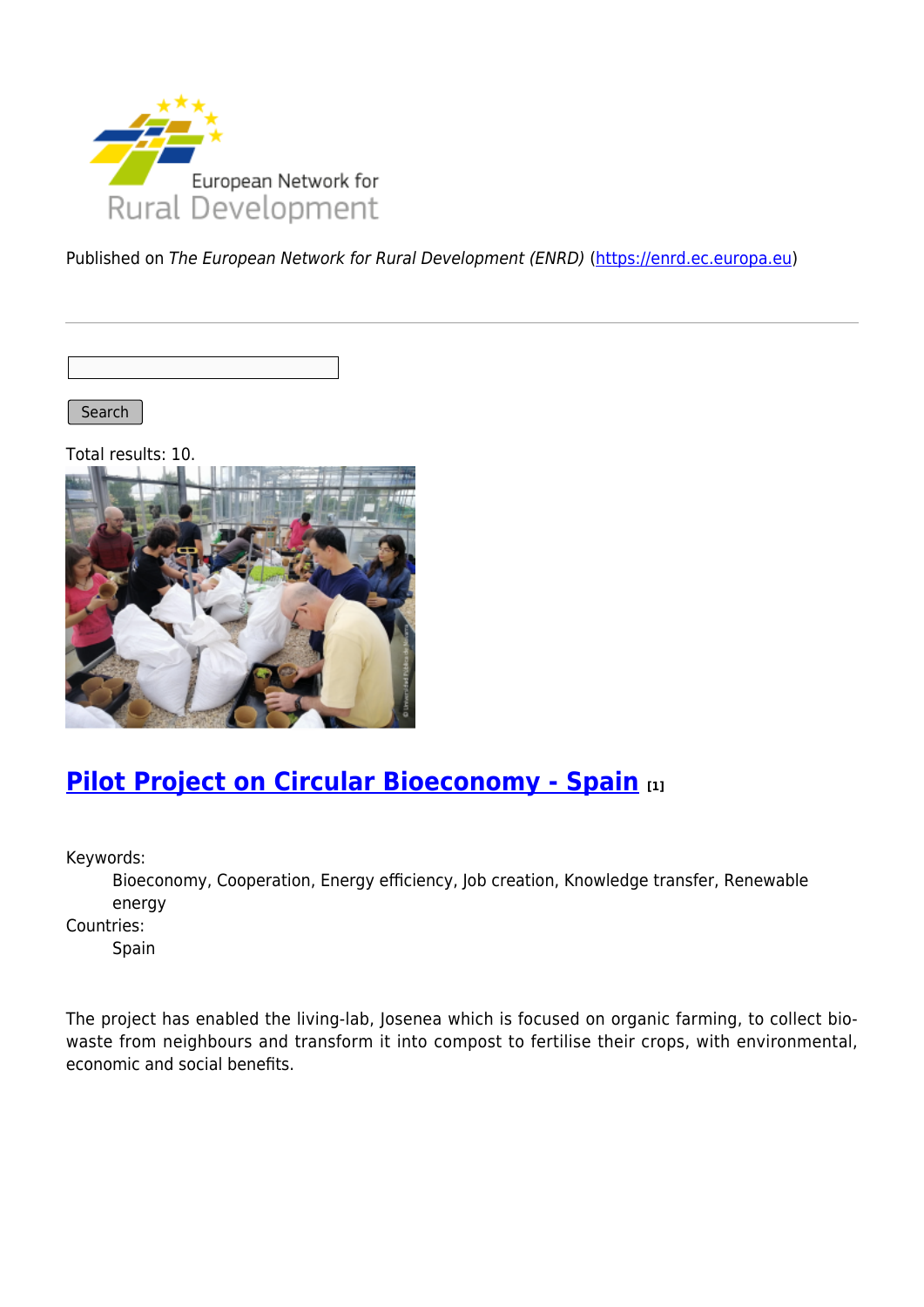

# **[Feasibility study on setting up a biogas plant](https://enrd.ec.europa.eu/projects-practice/feasibility-study-setting-biogas-plant_en) [2]**

Keywords:

Bioeconomy, Energy efficiency, Renewable energy, Renewables Countries:

Finland

Punkalaidun municipality conducted a feasibility study for setting up a biogas plant producing energy from manure, which resulted in an investment decision.



### **[Investing on intensive and yet sustainable farming](https://enrd.ec.europa.eu/projects-practice/investing-intensive-and-yet-sustainable-farming_en) [3]**

Keywords:

Bioeconomy, Farm restructuring/modernisation, GHG & ammonia emissions, Renewable energy Countries:

Italy

A family farm invested in a biogas plant to produce renewable energy while also purchasing a new tomato harvester to improve the farm's overall income.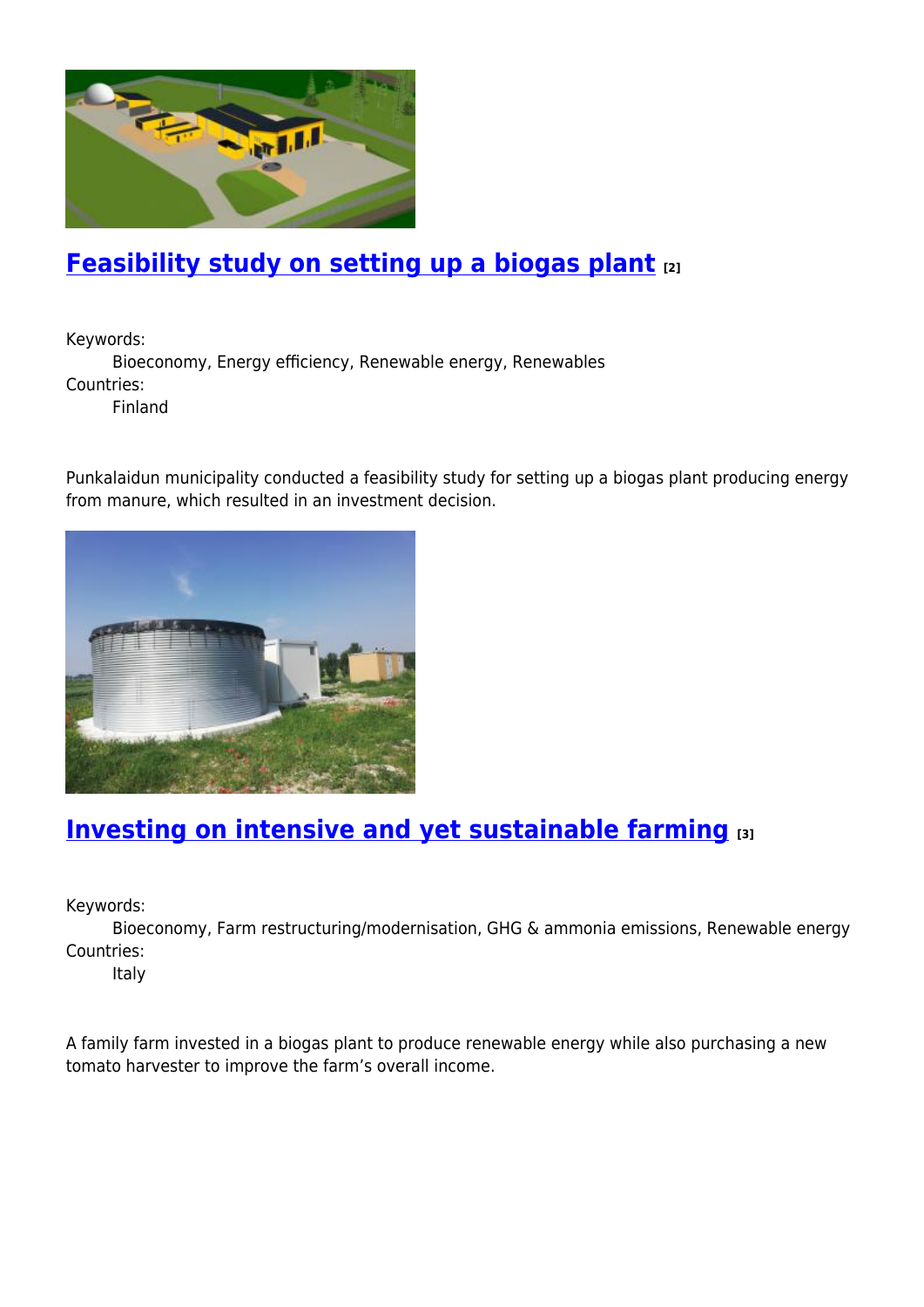

# **[INNOVAPANE – Innovative practices to produce Tuscan](https://enrd.ec.europa.eu/projects-practice/innovapane-innovative-practices-produce-tuscan-bread-natural-yeast_en) [bread with natural yeast](https://enrd.ec.europa.eu/projects-practice/innovapane-innovative-practices-produce-tuscan-bread-natural-yeast_en) [4]**

Keywords:

Agriculture, Bioeconomy, Competitiveness, Cooperation, Innovation, Producer groups, Product quality

Countries:

Italy

An integrated project in Italy supported farmers to add value to the local production of wheat and wheat flour, and thus become more competitive.



# **[IMES-SEMI - Adding value to seed oil production by](https://enrd.ec.europa.eu/projects-practice/imes-semi-adding-value-seed-oil-production-introducing-innovative-solutions_en) [introducing innovative solutions](https://enrd.ec.europa.eu/projects-practice/imes-semi-adding-value-seed-oil-production-introducing-innovative-solutions_en) [5]**

Keywords:

Agriculture, Bioeconomy, Cooperation, Innovation, Producer groups, Product quality Countries:

Italy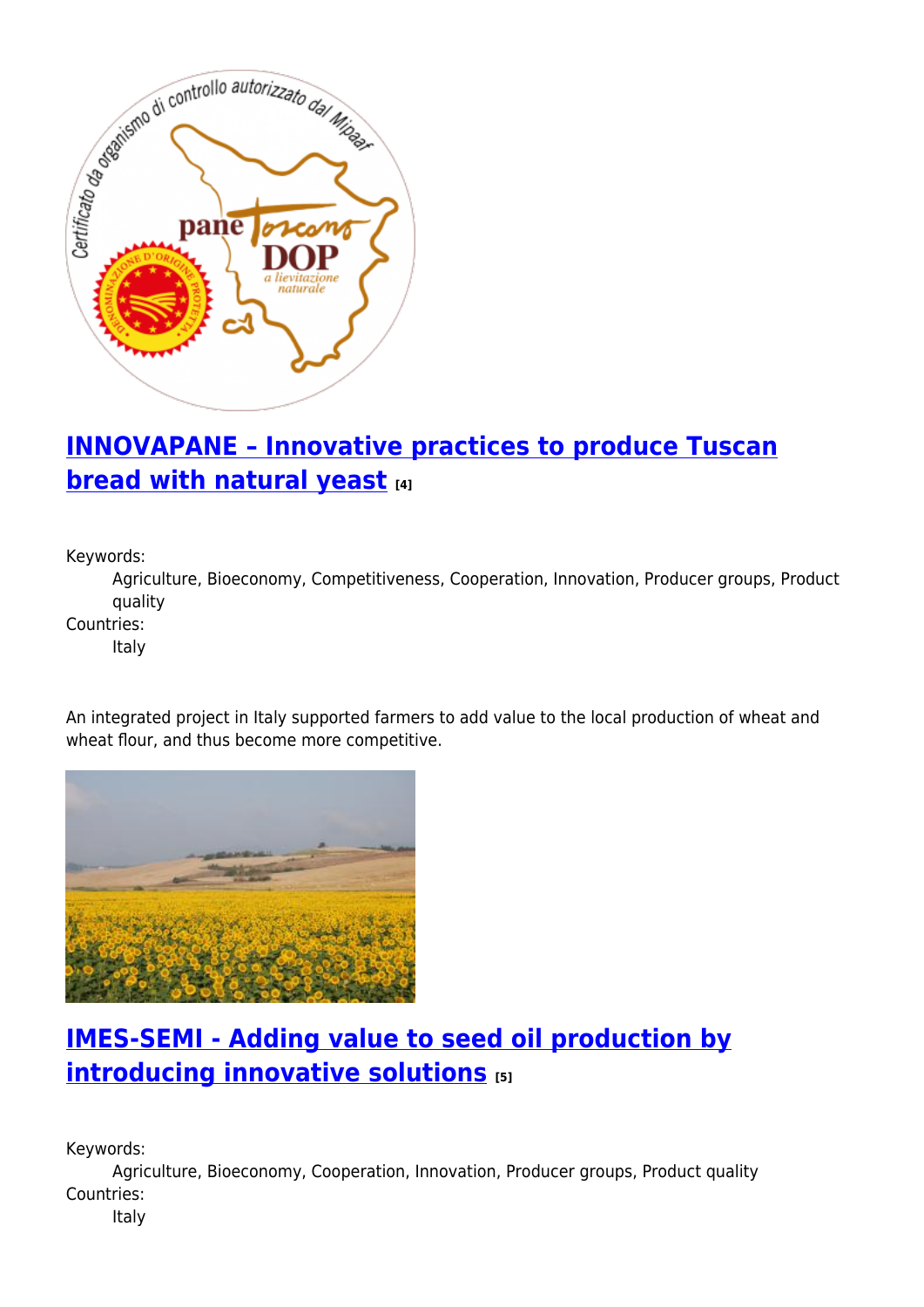A number of arable farms formed a consortium to explore the possibility of growing oleaginous crops and adding value to the local production.



# **[Developing mushroom production in Finland's forests](https://enrd.ec.europa.eu/projects-practice/developing-mushroom-production-finlands-forests_en) [6]**

Keywords:

Agriculture, Bioeconomy, Cooperation, Innovation, Rural SMEs Countries: Finland

The Finnish Natural Resources Institute used EAFRD funding to develop the production of mushrooms for food and medicine to give forest owners an alternative income source.



### **[Green Well Westland](https://enrd.ec.europa.eu/projects-practice/green-well-westland_en) [7]**

Keywords: Cooperation, Producer groups, Renewable energy Countries:

The Netherlands

This multi-million Euro project helped harness geothermal energy to produce heat and power by drilling wells into reservoirs of hot water that are found deep underneath the earth's surface.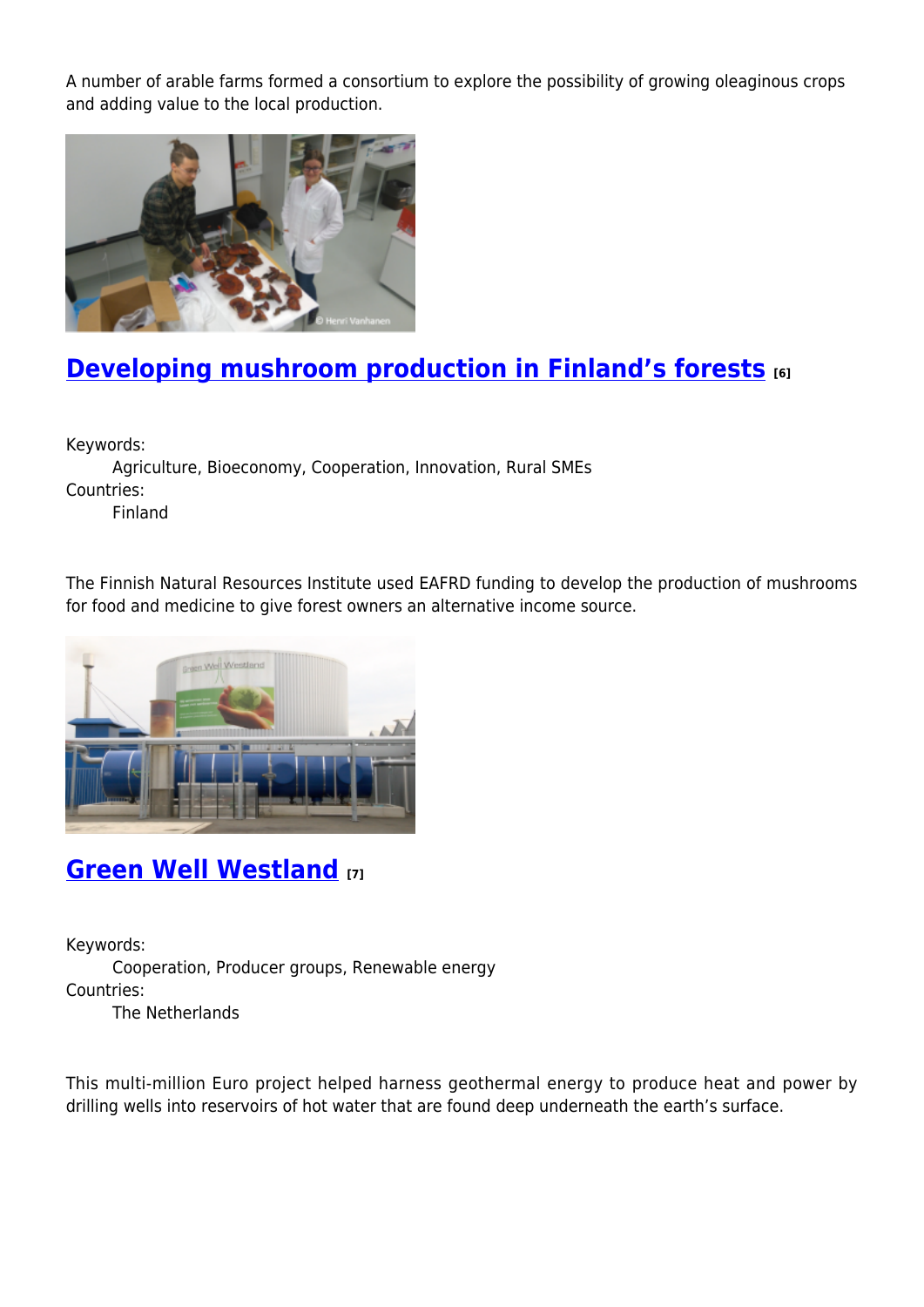

#### **[Biomassalland](https://enrd.ec.europa.eu/projects-practice/biomassalland_en) [8]**

Keywords:

Bioeconomy, Forestry, Renewable energy, Short supply chains & local markets Countries:

The Netherlands

A regional cooperative chain for biomass was established to respond to the increasing demand for woodchip.



### **[Innovative business opportunities from donkey milk](https://enrd.ec.europa.eu/projects-practice/innovative-business-opportunities-donkey-milk_en) [9]**

Keywords: Added value, Animal husbandry, Diversification, Producer groups Countries:

Italy

**The members of a cooperative in Tuscany, cooperated with a university to investigate the possibility to produce cheese, yogurt and possibly cosmetics from donkey milk.**